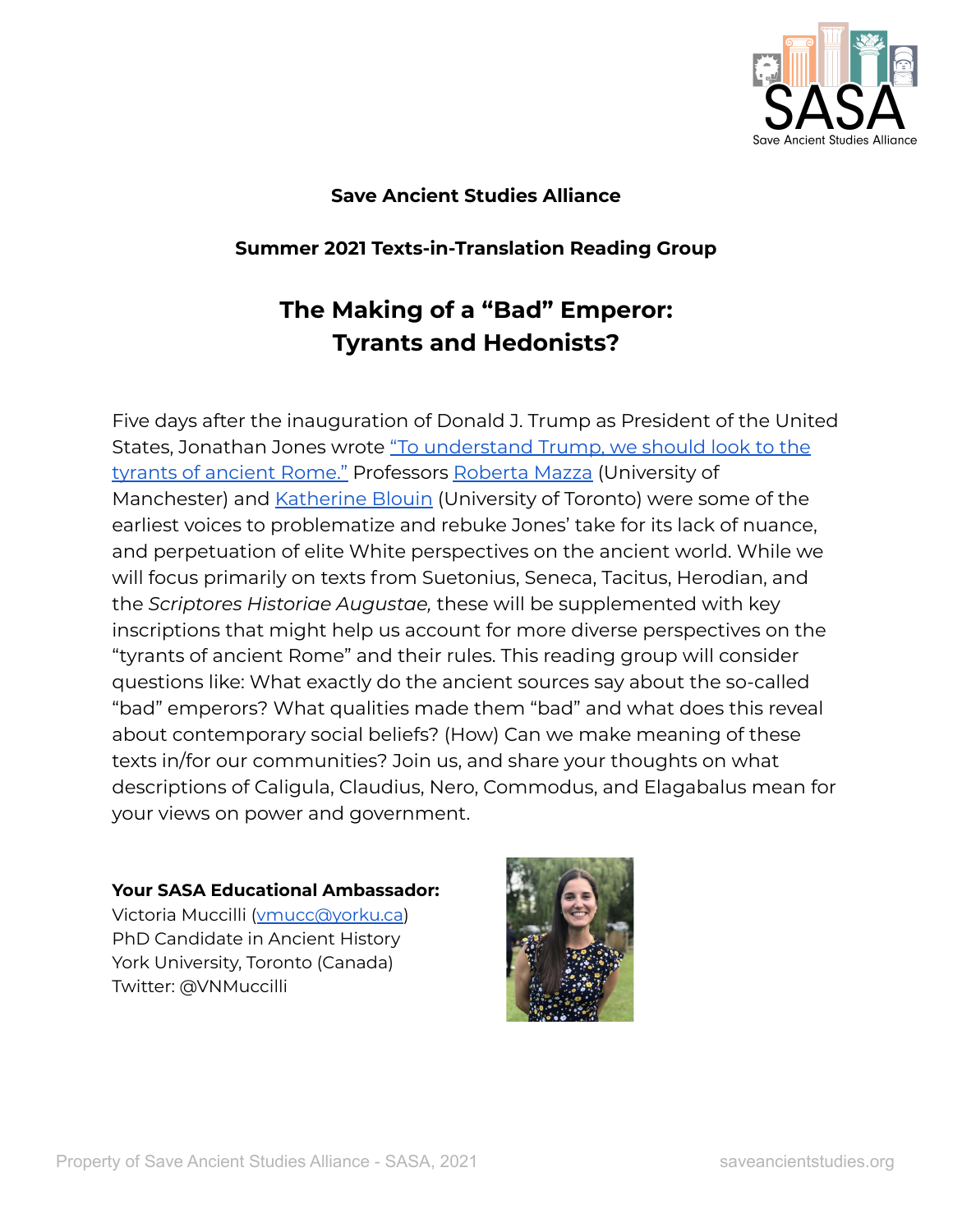#### **Dates (6/8-weeks):**

Wednesdays @ 3pm EDT

-Session 1: June 30th -Session 2: July 7th -Session 3: July 14th -Session 4: July 21st -Session 5: July 28th -Session 6: August 4th

#### **Location:(Provided by SASA)**

Zoom Meeting Link <https://us02web.zoom.us/j/89999343106>

Zoom Meeting ID 899 9934 3106

Zoom Meeting Password 348958

#### **Week 1 (Introduction + Caligula)**

Suetonius, *[Caligula](http://www.perseus.tufts.edu/hopper/text?doc=Perseus%3Atext%3A1999.02.0132%3Alife%3Dcal.)*

# **Week 2 (Claudius)**

Seneca, *[Apocolocyntosis](http://www.perseus.tufts.edu/hopper/text?doc=Perseus%3Atext%3A2007.01.0029)*

# **Week 3 (Nero)**

Tacitus, Excerpts from *Annals* [XIV,](http://www.perseus.tufts.edu/hopper/text?doc=Perseus%3Atext%3A1999.02.0078%3Abook%3D14%3Achapter%3D1) [XV,](http://www.perseus.tufts.edu/hopper/text?doc=Perseus%3Atext%3A1999.02.0078%3Abook%3D15%3Achapter%3D1) [XVI](http://www.perseus.tufts.edu/hopper/text?doc=Perseus%3Atext%3A1999.02.0078%3Abook%3D16%3Achapter%3D1) See relevant readings at the linked document: **B** SASA - "Bad [Emperors"?](https://docs.google.com/document/d/16OCn7VriMUTazRLeFR90RXBRyJZxES-uKdf7zldQ6XI/edit?usp=sharing) - Nero Week Readings

**Week 4 (Domitian)** Suetonius, *[Domitian](http://www.perseus.tufts.edu/hopper/text?doc=Perseus%3Atext%3A1999.02.0132%3Alife%3Ddom.)*

**Week 5 (Commodus)** Herodian's *Roman History,* [Book](https://www.livius.org/sources/content/herodian-s-roman-history/herodian-1.1/) 1

#### **Week 6 (Elagabalus)**

*SHA, Life of Elagabalus* [\(Part](https://penelope.uchicago.edu/Thayer/E/Roman/Texts/Historia_Augusta/Elagabalus/1*.html) 1, [Part](https://penelope.uchicago.edu/Thayer/E/Roman/Texts/Historia_Augusta/Elagabalus/2*.html) 2)

- Not required, but some may be interested to compare *SHA* with [Cassius](https://penelope.uchicago.edu/Thayer/E/Roman/Texts/Cassius_Dio/80*.html) Dio's [account](https://penelope.uchicago.edu/Thayer/E/Roman/Texts/Cassius_Dio/80*.html)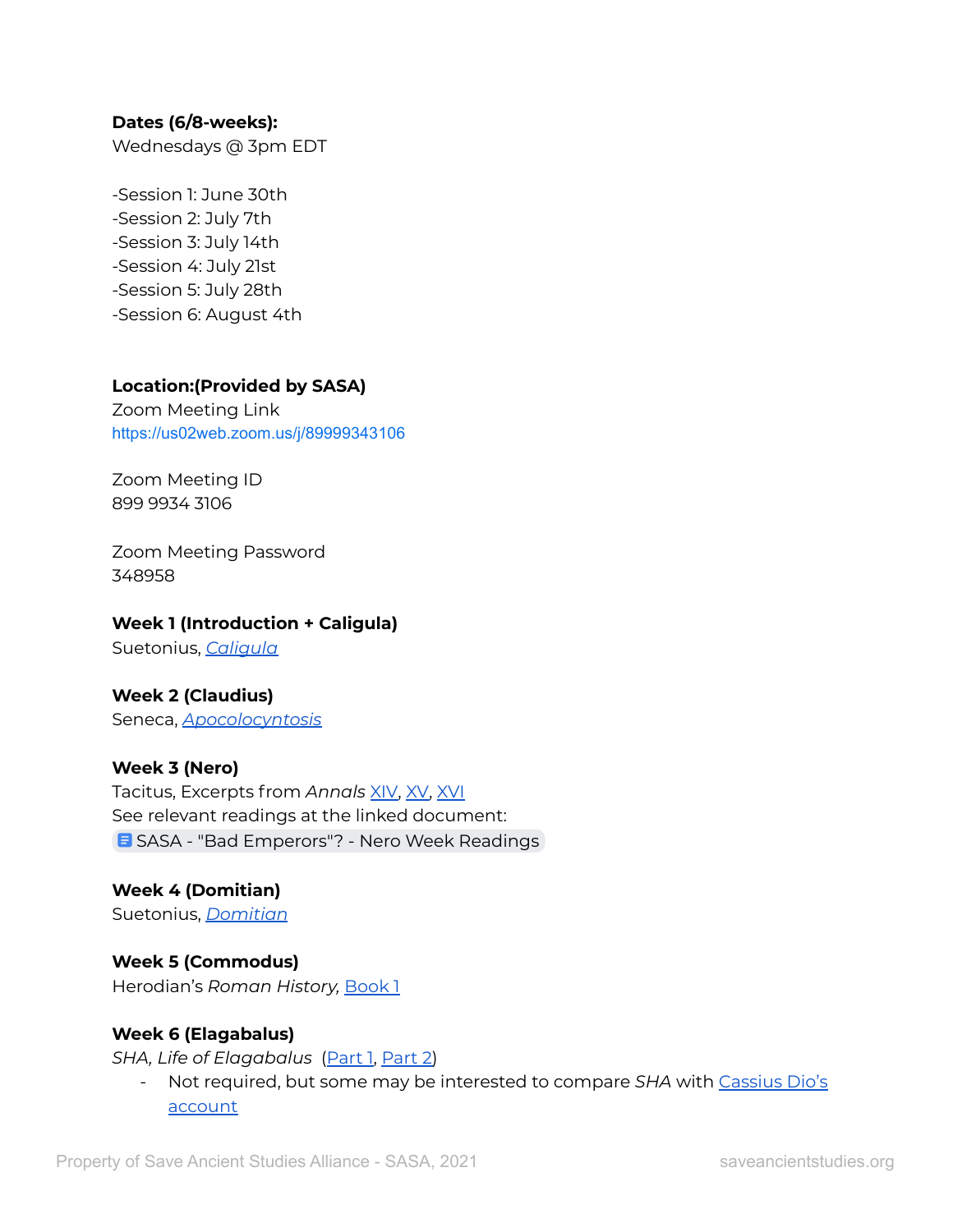#### **Group Size**

Would like to have a smaller discussion group between 15-25 students

#### **Additional Resources (By Week)**

#### **Week 1 (Introduction + Caligula)**

Suetonius, *[Caligula](http://www.perseus.tufts.edu/hopper/text?doc=Perseus%3Atext%3A1999.02.0132%3Alife%3Dcal.)*

- See below for Lily's compilation of links/resources

#### **Week 2 (Claudius)**

Seneca, *[Apocolocyntosis](http://www.perseus.tufts.edu/hopper/text?doc=Perseus%3Atext%3A2007.01.0029)*

- A comparison of Claudius' reported speech before the Senate (48 CE):
	- Tacitus: <https://sourcebooks.fordham.edu/ancient/tacitus-ann11a.asp>
	- Inscription: <https://sourcebooks.fordham.edu/ancient/48claudius.asp>

### **Week 3 (Nero)**

Tacitus, Excerpts from *Annals* [XIV,](http://www.perseus.tufts.edu/hopper/text?doc=Perseus%3Atext%3A1999.02.0078%3Abook%3D14%3Achapter%3D1) [XV,](http://www.perseus.tufts.edu/hopper/text?doc=Perseus%3Atext%3A1999.02.0078%3Abook%3D15%3Achapter%3D1) [XVI](http://www.perseus.tufts.edu/hopper/text?doc=Perseus%3Atext%3A1999.02.0078%3Abook%3D16%3Achapter%3D1)

MAJOR EVENTS DURING NERO'S LIFETIME

#### All dates are AD

- 37 (Accession of Caligula)
- Probable Birth of Nero 39 Exile of Agrippina
- 40 or 41 Death of Gnaeus Domitius (father)
	- 41 Accession of Claudius
	- Recall of Agrippina 49 Marriage of Agrippina and Claudius
	- Betrothal of Nero and Octavia
	- 50 Adoption of Nero by Claudius
	- 53 Marriage of Nero and Octavia 54 Death of Claudius
	- Accession of Nero
	- Tensions with Parthia
	- 55 Death of Britannicus<br>58 Exile of Cornelius Sulla
	-
	- 59 Death of Agrippina 60 Rebellion of Boudica
	- **Exile of Rubellius Plautus**
	- 62 Marriage to Poppaea Sabina
	- Deaths of Rubellius Plautus and Cornelius Sulla
	- 63 Birth and Death of Daughter, Claudia Augusta Submission of Parthians
	- 64 Fire of Rome Nero's Performance in Naples
	- 65 Pisonian Conspiracy
	- 66 Marriage to Statilia Messalina<br>Death of Petronius Tiridates in Rome Conspiracy of Vinicianus Departure of Nero for Greece
	- 68 Return of Nero to Italy Rebellion of Vindex
	- Some bibliography on **ancient historiography** (general + Tacitus)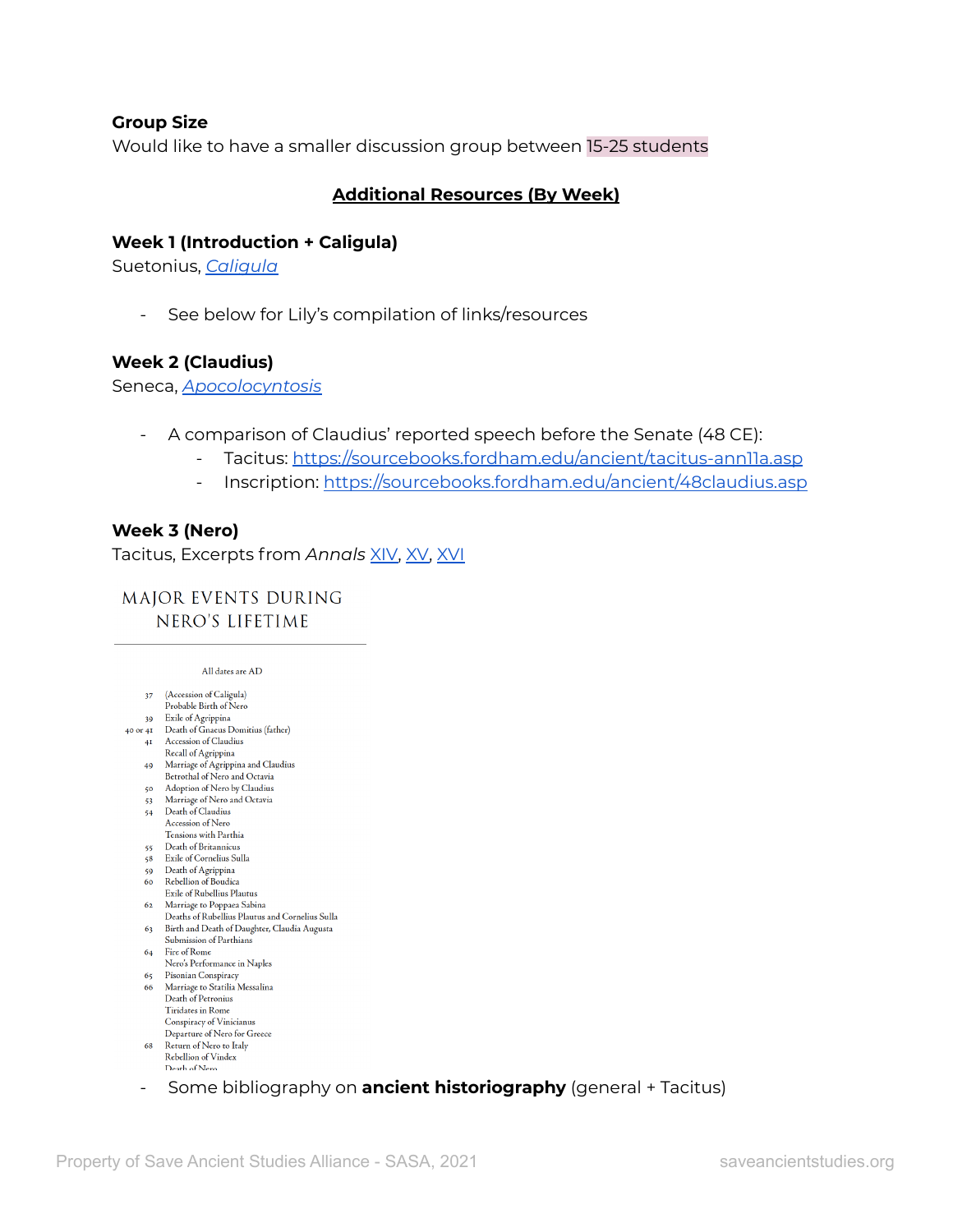- Andrew Feldherr (ed.), *The Cambridge Companion to the Roman Historians,* Cambridge UP, 2009
- C. S. Kraus, A. J. Woodman, *Latin Historians*, Oxford UP, 1997.
- T. J. Luce and A. J. Woodman (eds). *Tacitus and the Tacitean Tradition*, Princeton UP, 1993.
- John Marincola, *Authority and Tradition in Ancient Historiography*, Cambridge UP, 1997.
- John Marincola, *A Companion to Greek and Roman Historiography,* Wiley, 2009.
- John Marincola, *On Writing History: From Herodotus to Herodian*. Penguin Books, 2017.
- Ronald Syme, *Tacitus*, 2 vols. Clarendon Press, 1958.
- AJ Woodman, *Rhetoric in Classical Historiography,* Croom Helm, 1988.
- Writing under a so-called "bad" emperor
	- Dying Every Day: [Seneca](https://www.penguinrandomhouse.com/books/209852/dying-every-day-by-james-romm/) at the Court of Nero by James Romm
- A link to SASA's interview with Dr. Kara Cooney:
	- <https://www.youtube.com/watch?v=DHbFZZQthh8>
	- Dr. Cooney is Professor of Egyptian Art and Architecture, and Chair of the Department of Near Eastern Languages and Cultures at UCLA.
		- The [Woman](https://nelc.ucla.edu/book/the-woman-who-would-be-king/) Who Would be King
		- When [Women](https://books.google.com/books/about/When_Women_Ruled_the_World.html?id=LR1xDwAAQBAJ) Ruled the World: Six Queens of Egypt
- Some of the resources mentioned on women in the ancient world
	- [Goddesses,](https://en.wikipedia.org/wiki/Goddesses,_Whores,_Wives,_and_Slaves) Whores, Wives, and Slaves | Sarah B. Pomeroy | **[Wikipedia](https://en.wikipedia.org/wiki/Goddesses,_Whores,_Wives,_and_Slaves)**
	- [Women's](https://uncpress.org/book/9780807843109/womens-history-and-ancient-history/) History and Ancient History | Sarah B. Pomeroy | [University](https://uncpress.org/book/9780807843109/womens-history-and-ancient-history/) of North Carolina Press
	- [Diotíma](https://diotima-doctafemina.org/)

# **Week 4 (Domitian)**

Suetonius, *[Domitian](http://www.perseus.tufts.edu/hopper/text?doc=Perseus%3Atext%3A1999.02.0132%3Alife%3Ddom.)*

- Online Coins of the Roman Empire: <http://numismatics.org/ocre/>
- Geoff W. Adams, "Suetonius and his Treatment of the Emperor Domitian's Favourable Accomplishments." *Studia humaniora tartuensia* 6.A.3 (2005): 1-15
	- <https://www.ut.ee/klassik/sht/2005/adams1.pdf>